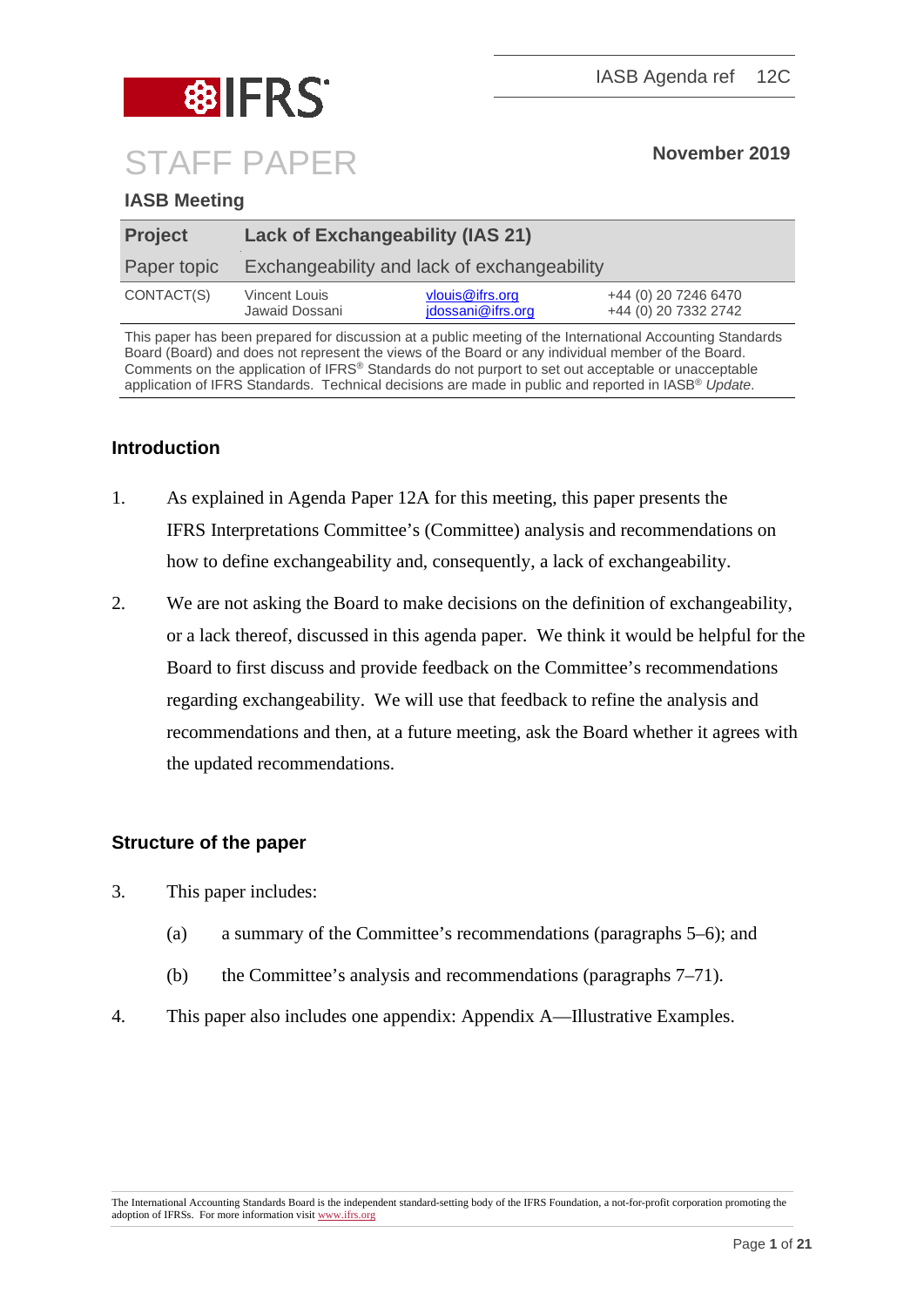## **Summary of Committee's recommendations**

- <span id="page-1-0"></span>5. The Committee recommends specifying that a currency is exchangeable if an entity would be able to exchange that currency for another currency at a specified date. Accordingly, exchangeability of a currency is lacking when an entity would be unable to exchange that currency for another currency at a specified date.
- <span id="page-1-1"></span>6. Furthermore, the Committee recommends specifying that when an entity assesses exchangeability (or a lack of exchangeability), it would:
	- (a) consider whether it could obtain the foreign currency within a timeframe that includes a normal administrative delay.
	- (b) consider its ability to obtain foreign currency, and not its intention (or decision) to do so.
	- (c) consider only markets or exchange mechanisms that create enforceable rights and obligations.
	- (d) assume the purpose of obtaining foreign currency is:
		- (i) to settle individual foreign currency transactions, or assets or liabilities related to those transactions, when it reports foreign currency transactions in the functional currency; or
		- (ii) to realise the entity's net assets when it uses a presentation currency other than the functional currency (or to realise its net investment in a foreign operation when it translates the results and financial position of that foreign operation).
	- (e) in circumstances in which it is able to obtain only some amounts of foreign currency, conclude that exchangeability is lacking when, for a particular purpose, it is unable to obtain more than an insignificant amount of foreign currency. For example, for the purpose of translating a monetary liability of FC1,000 into its functional currency, assume an entity is able to obtain an amount of foreign currency of only FC400 to settle that liability. In this situation, the entity is able to obtain more than an insignificant amount of foreign currency to settle the liability and would therefore conclude that the currency is exchangeable for this particular purpose.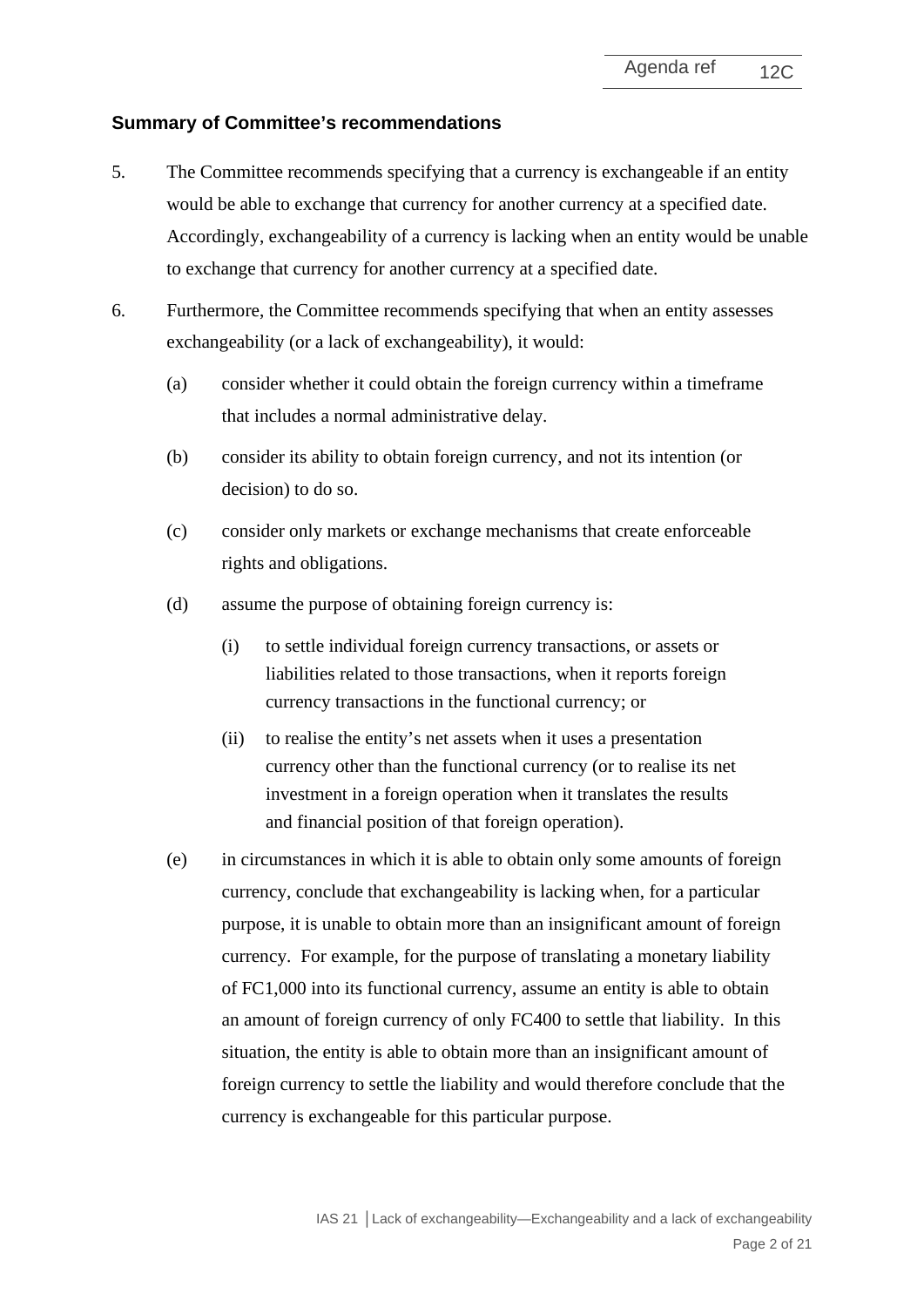## **Committee's analysis and recommendations**

## *Defining exchangeability*

- <span id="page-2-0"></span>7. IAS 21 does not specify when a currency is exchangeable. For the purpose of applying IAS 21, the Committee recommends specifying that a currency is exchangeable if an entity would be able to exchange that currency for another currency at a specified date. Accordingly, exchangeability is lacking when an entity would be unable to exchange a currency for another currency at a specified date.
- 8. Many factors influence a currency's exchangeability and assessing whether a currency is exchangeable could be complicated. To operationalise the definition proposed above, the Committee recommends specifying when an entity would be able to obtain foreign currency and when not. To identify those circumstances, the Committee considered the following questions:
	- (a) what is the timeframe within which an entity is able to settle a foreign currency transaction? (Question 1);
	- (b) what if an entity is able to exchange a currency, but does not intend to? (Question 2);
	- (c) which means of accessing foreign currency does an entity consider? (Question 3);
	- (d) what is the purpose for which an entity obtains foreign currency? (Question 4); and
	- (e) what if an entity is able to exchange only some amounts of foreign currency? (Question 5).

## *Question 1: what is the timeframe within which an entity is able to settle a foreign currency transaction?*

### *Analysis*

<span id="page-2-1"></span>9. In assessing whether a currency is exchangeable, it is important to consider the timeframe within which an entity is able to settle a foreign currency transaction––ie the time between entering into an exchange transaction and obtaining delivery of the foreign currency.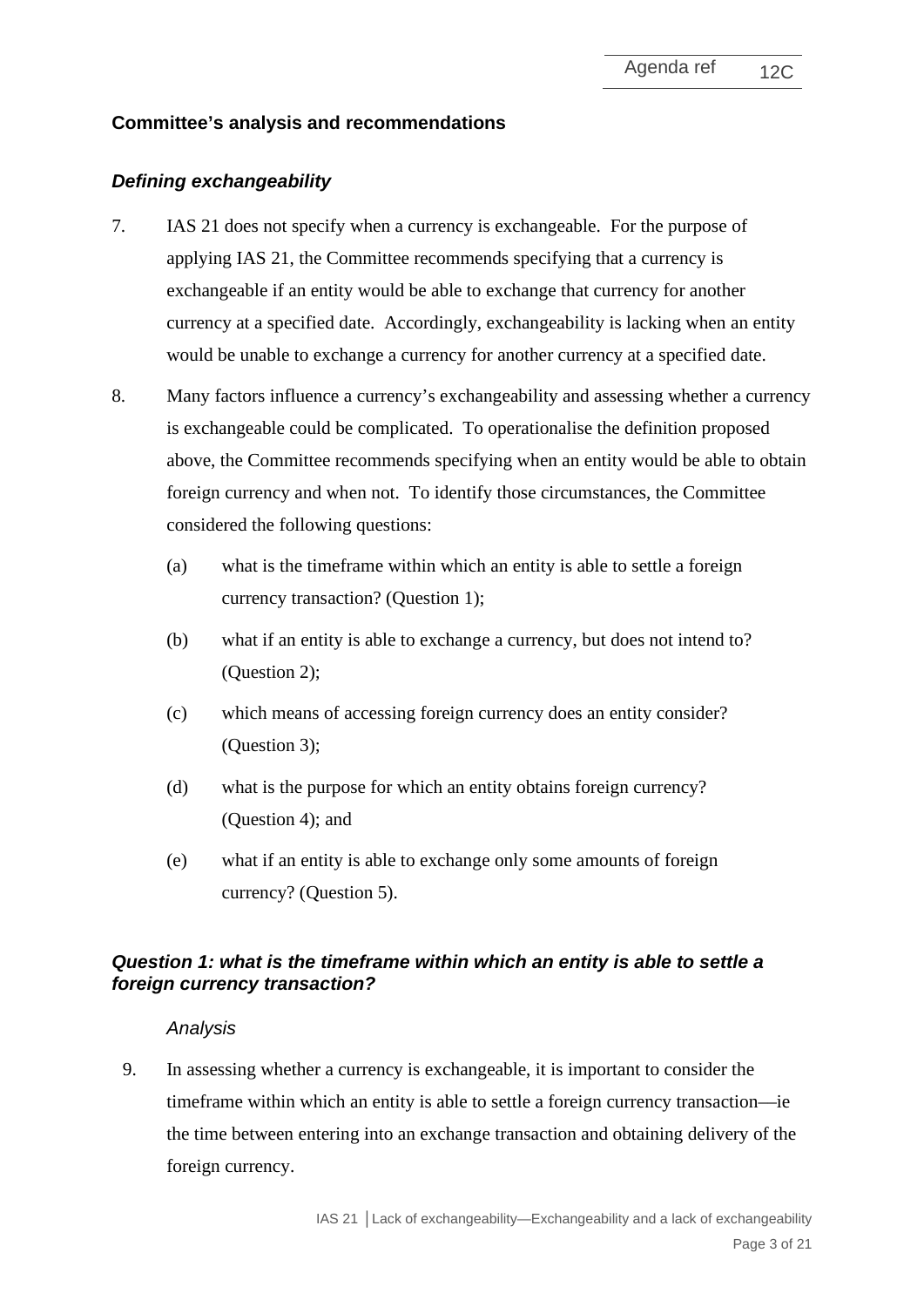- 10. IAS 21 defines a spot rate as 'the exchange rate for immediate delivery'. Accordingly, when an entity assesses exchangeability and uses a spot rate, the entity would consider whether it could obtain immediate delivery of the foreign currency.
- 11. The completion of an exchange transaction may not always occur instantaneously. This is because of:
	- (a) legal or regulatory requirements applying to some exchange transactions. Such requirements may mean that particular exchange transactions are subject to controls or verification procedures, such as the inspection of documents. These controls and procedures could result in delays in settling foreign currency transactions.
	- (b) practical considerations, such as the existence of statutory holidays.
- 12. In the Committee's view, assessing whether a currency is exchangeable necessarily considers that delays of an administrative nature might be unavoidable in completing an exchange transaction. Such delays would depend on the facts and circumstances. The Committee thinks the notion of 'immediate delivery' includes this type of delay. Ignoring normal administrative delays would lead to entities concluding that exchangeability is lacking when there is no genuine lack of exchangeability. It would be useful to specify this in any proposed amendment.
- 13. The Committee also recommends providing no application guidance on what would constitute a 'normal administrative delay'. This is because the assessment would depend on facts and circumstances (for example, the jurisdiction in which an exchange transaction occurs, the type of exchange mechanism, etc.). The Committee thinks entities should be able to apply the notion of a 'normal administrative delay' without additional requirements.
- 14. Paragraphs [A3–](#page-18-0)[A4](#page-18-1) of Appendix A illustrate the analysis in this respect.

### *Recommendation*

- <span id="page-3-0"></span>15. The Committee recommends:
	- (a) specifying that in assessing exchangeability (or a lack thereof), an entity considers whether it could obtain foreign currency within a timeframe that includes a normal administrative delay. Accordingly, when an entity assesses whether a currency is exchangeable and uses a spot rate, the entity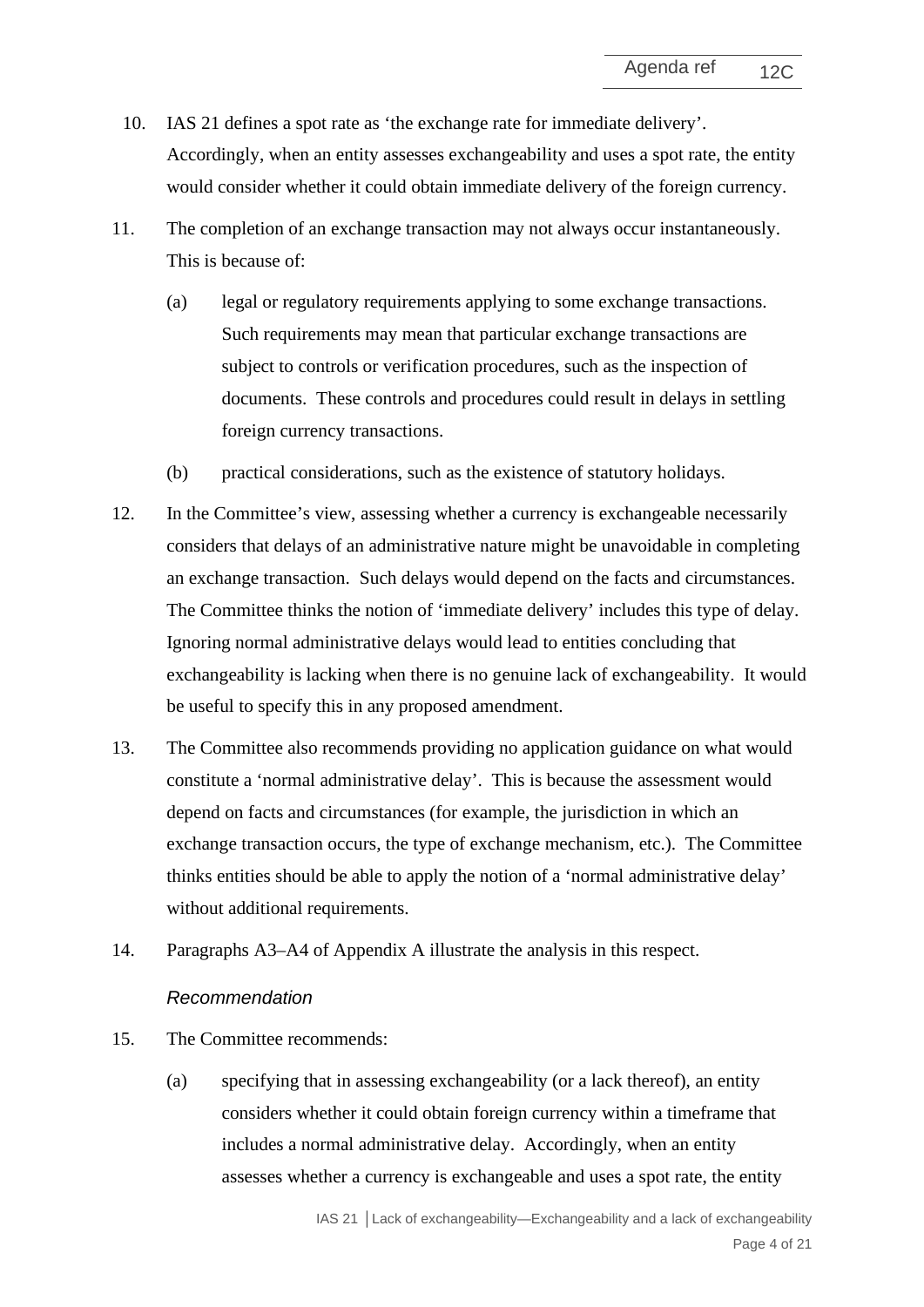considers whether it would be able to obtain immediate delivery of foreign currency, considering a normal administrative delay.

(b) not providing application guidance on what would constitute a normal administrative delay.

# *Question 2: what if an entity is able to exchange a currency, but does not intend to?*

### *Analysis*

- <span id="page-4-0"></span>16. As outlined in paragraph [7](#page-2-0) of this paper, assessing whether a currency is exchangeable depends on an entity's ability to obtain foreign currency. This is an entity-specific assessment of the facts and circumstances.
- 17. It is possible for entities in the same jurisdiction to reach different conclusions about the exchangeability of a currency if the circumstances of those entities differ. For example, when jurisdictional authorities administer a currency's exchangeability, some entities may be able to obtain foreign currency for particular transactions (importing food, medicines, etc.), while other entities that do not enter into such transactions would not.
- 18. An entity's intentions or decisions regarding exchanging a currency would not be relevant to an assessment of exchangeability. A currency would be exchangeable if an entity is able to obtain foreign currency even if it decides or intends not to do so. Exchangeability is lacking when laws, regulations or controls prevent an entity from being able to obtain foreign currency.
- 19. Paragraphs [A5–](#page-18-2)[A8](#page-19-0) of Appendix A illustrate the analysis in this respect.

### *Recommendation*

<span id="page-4-1"></span>20. The Committee recommends that in assessing exchangeability (or a lack thereof), an entity considers its ability to obtain foreign currency and not its intention (or decision) to do so.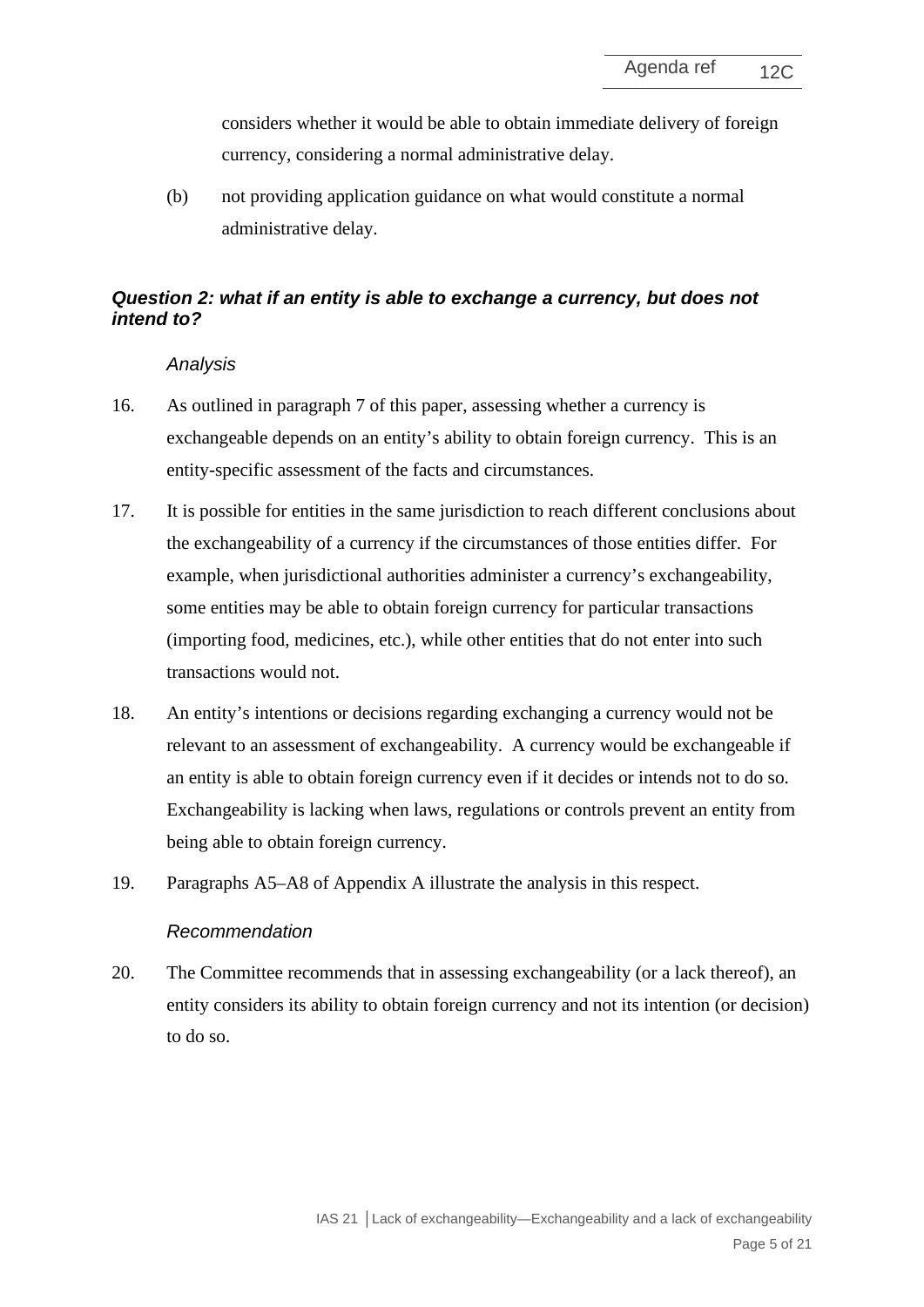# *Question 3: which means of accessing foreign currency does an entity consider?*

## *Analysis*

- <span id="page-5-0"></span>21. When assessing whether a currency is exchangeable, the Committee recommends that an entity consider only exchange mechanisms or markets that create enforceable rights and obligations. Enforceability is a matter of law. The assessment of whether an exchange mechanism or market creates enforceable rights and obligation depends on the particular facts and circumstances.
- 22. When the exchangeability of a currency is administered by jurisdictional authorities, there are often 'parallel markets' through which an entity may be able to obtain foreign currency. An entity considers those markets in assessing whether a currency is exchangeable only if those markets create enforceable rights and obligations.
- 23. Paragraphs [A9–](#page-19-1)[A12](#page-19-2) of Appendix A illustrate the analysis in this respect.

## *Recommendation*

<span id="page-5-1"></span>24. The Committee recommends that in assessing exchangeability (or a lack thereof), an entity considers only markets or exchange mechanisms that create enforceable rights and obligations.

## *Question 4: what is the purpose for which an entity obtains foreign currency?*

## *Analysis*

## *Why does this matter?*

- 25. In many jurisdictions (particularly where exchange rates are determined through market forces), there is only one exchange rate—an entity's use of the foreign currency would not change the exchange rate for immediate delivery or affect the entity's ability to obtain foreign currency.
- 26. However, in other jurisdictions (particularly where jurisdictional authorities administer foreign currency transactions), there may be different rates for differing uses of foreign currency. For example, a jurisdiction facing strong pressure on its balance of payments might wish to deter capital outflows (such as dividend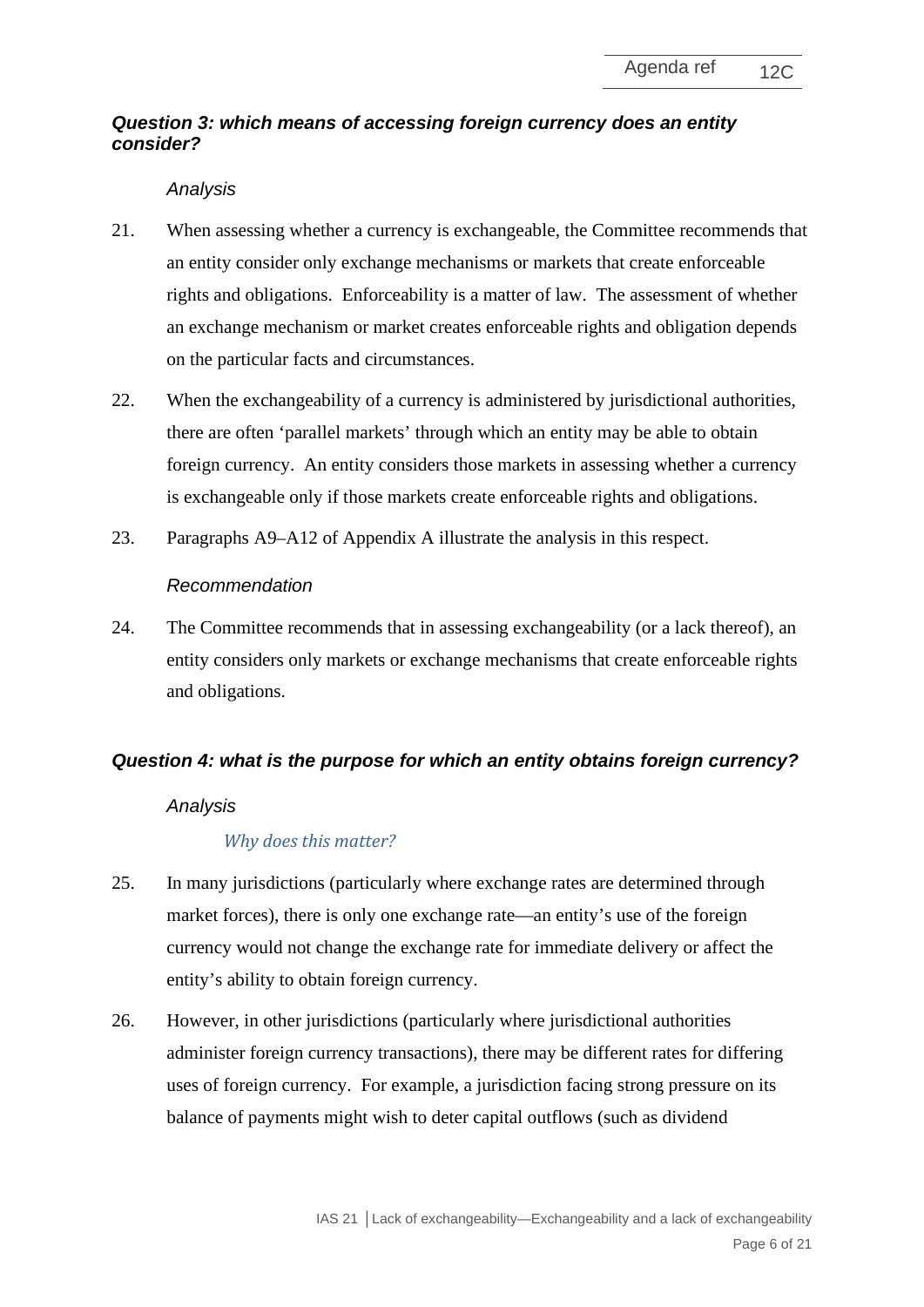remittances abroad), but encourage imports of goods. In such circumstances, the jurisdictional authorities might:

- (a) set a preferential rate for imports of goods and a 'penalty rate' for dividend remittances (or similar capital transactions), thus resulting in different exchange rates for the same currency, and/or
- <span id="page-6-0"></span>(b) through restrictions, allocate foreign currency only to import goods but not to capital transactions abroad.
- 27. Accordingly, the assessment of an entity's ability to obtain foreign currency could depend on the purpose for which the foreign currency is obtained. For example, in the situation described above in paragraph [26\(b\)](#page-6-0) an entity might be able to obtain foreign currency for importing goods but unable to obtain it to remit dividends abroad.

### *What is the purpose for which foreign currency is obtained?*

28. IAS 21 has different requirements for (a) the reporting of foreign currency transactions in the functional currency, and (b) using a presentation currency other than the functional currency. The Committee considered these separately in its assessment.

### Reporting foreign currency transactions in the functional currency

- <span id="page-6-2"></span>29. Paragraphs 20–37 of IAS 21 specify requirements for the reporting of foreign currency transactions in the functional currency. Those requirements apply to individual foreign currency transactions, and to monetary and non-monetary items relating to those transactions. Accordingly, when reporting foreign currency transactions in the functional currency, the Committee recommends that an entity assess a currency's exchangeability separately for each individual transaction, asset or liability—ie in assessing exchangeability, the entity would assume the purpose of obtaining foreign currency is to settle the individual transaction, asset or liability. Therefore, an entity would assess whether it is able to obtain foreign currency to settle that transaction, or the asset or liability related to that transaction.
- <span id="page-6-1"></span>30. Paragraph 26 of IAS 21 already requires an entity to consider the exchange rate that it uses for each transaction or balance in situations in which several exchange rates are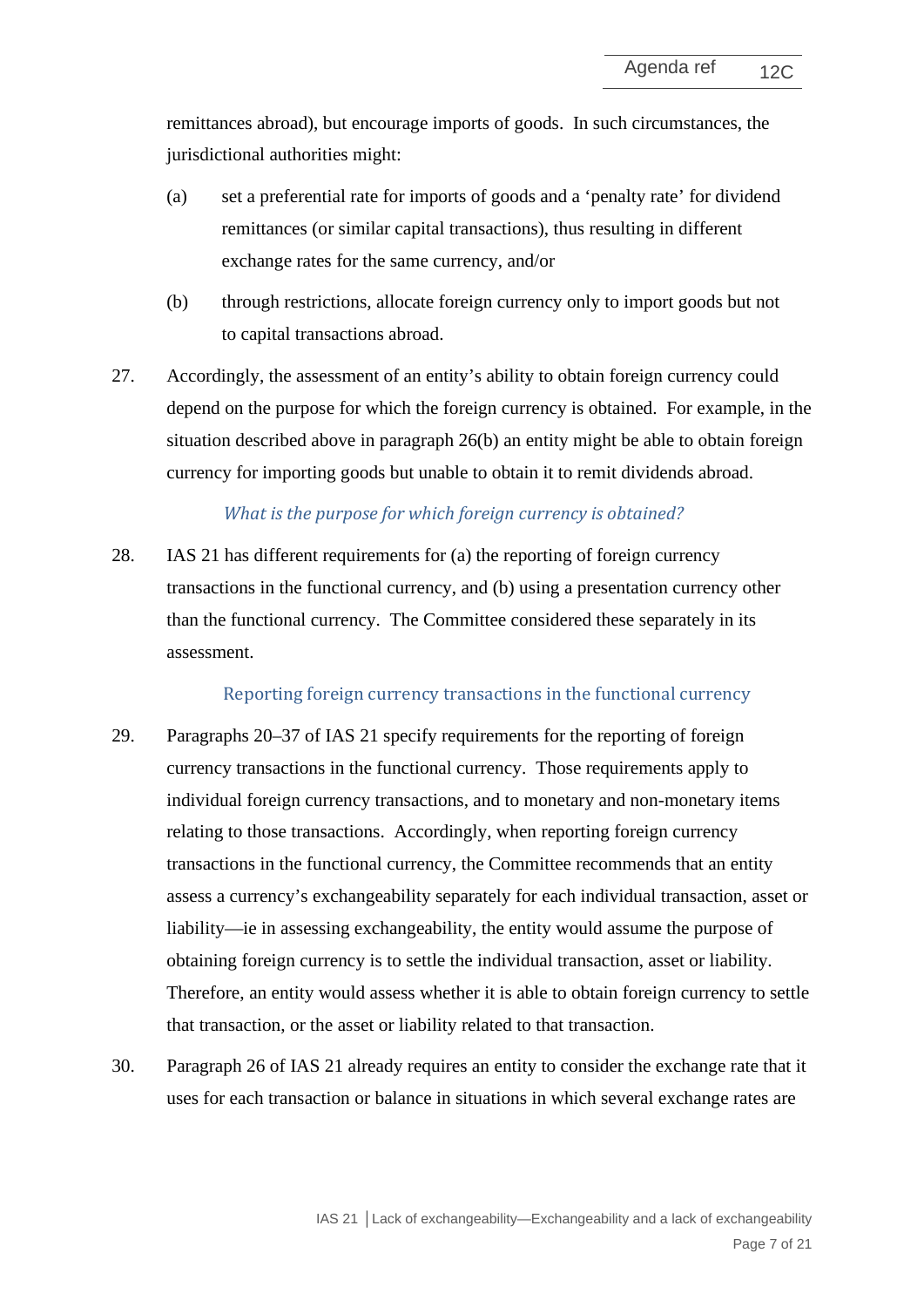available<sup>[1](#page-7-0)</sup>. The Committee's recommendation would therefore align with the requirements in paragraph 26 of IAS 21. Applying the Committee's recommendation, an entity might conclude that a currency is exchangeable for some transactions or balances, but not exchangeable for others.

<span id="page-7-2"></span>31. Paragraphs [A13–](#page-20-0)[A15](#page-20-1) of Appendix A illustrate the analysis in this respect.

Using a presentation currency other than the functional currency

- <span id="page-7-1"></span>32. Paragraphs 38–49 of IAS 21 specify requirements for the use of a presentation currency other than the functional currency. Those requirements apply when an entity:
	- (a) presents its financial statements in a currency that is not its functional currency; or
	- (b) translates the results and financial position of a foreign operation in preparing its consolidated financial statements.
- 33. These requirements apply to the entire group of assets or liabilities (ie net assets) and not to the individual assets and liabilities of the reporting entity or the foreign operation. This is because the requirements in paragraphs 38–49 of IAS 21:
	- (a) refer to the 'results and financial position' of the entity or foreign operation.
	- (b) require an entity to translate all assets and liabilities at the closing rate (applying the requirements in paragraphs  $39(a)$  and  $42(a)$ ) without distinguishing between monetary and non-monetary items or changing the underlying measurement of those assets and liabilities.
- 34. Specifically, when an entity translates the results and financial position of a foreign operation, the entity considers its 'net investment in the foreign operation'. Paragraph 8 of IAS 21 defines the net investment in a foreign operation as 'the amount of the reporting entity's interest in the net assets of that operation'.
- 35. Accordingly, when using a presentation currency other than the functional currency (and translating the results and financial position of a foreign operation), an entity

<span id="page-7-0"></span><sup>&</sup>lt;sup>1</sup> Paragraph 26 of IAS 21 states (emphasis added): 'When several exchange rates are available, the rate used is that at which the future cash flows represented by *the transaction or balance* could have been settled if those cash flows had occurred at the measurement date...'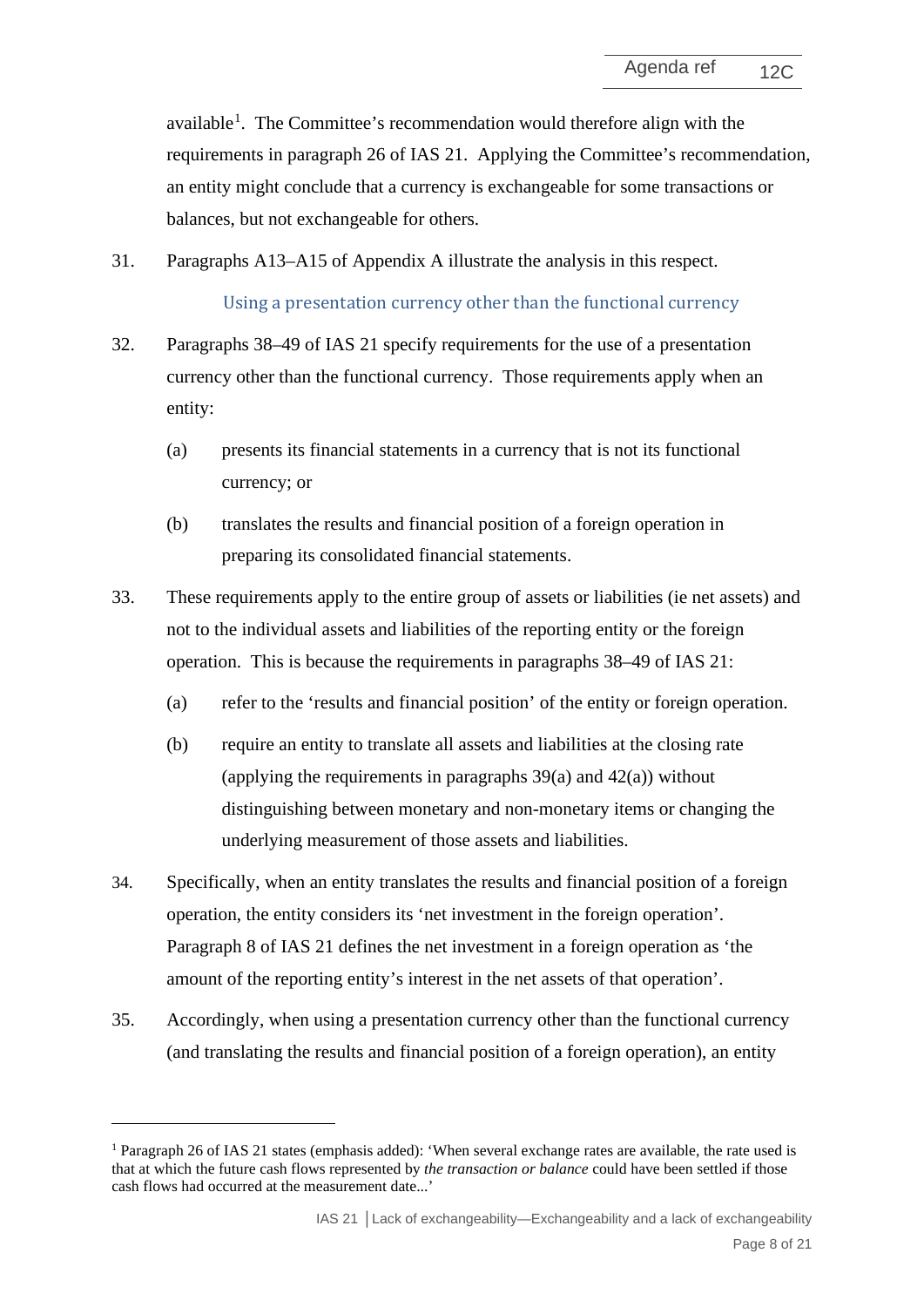should assess a currency's exchangeability by considering its net assets (or net investment in the foreign operation). This means that, in assessing exchangeability, an entity would consider it from the perspective of a transaction that would result in realising its net assets (or net investment in the foreign operation).

- 36. The net assets or net investment might be realised by:
	- (a) distributing a financial return to the entity's owners, or the reporting entity earning a financial return on the net investment (through dividends or similar payments); or
	- (b) recovery by the entity's owners of their investment, such as through disposal of their net investment.<sup>[2](#page-8-0)</sup>
- 37. In the light of the analysis set out above, an entity would use the spot rate that applies to transactions resulting in the realisation of its net assets (or net investment in a foreign operation) when the entity uses a presentation currency other than the functional currency.
- 38. The Committee understands that most entities use the 'dividend remittance rate' (or more generally the rate that applies to investment-related payments) to translate the results and financial position of foreign operations into the presentation currency. Therefore, the Committtee's recommendation would align with this practice.
- <span id="page-8-1"></span>39. Paragraphs [A13–](#page-20-0)[A14](#page-20-2) and [A16](#page-20-3)[–A17](#page-20-4) of Appendix A illustrate the analysis in this respect.

### US GAAP

40. The Committee's analysis of the exchange rate an entity uses to translate the results and financial position of a foreign operation also aligns with the requirements in US GAAP.

<span id="page-8-0"></span><sup>&</sup>lt;sup>2</sup> The Committee expects that in most situations the exchange rate for dividend remittances would not be different from the exchange rate that would apply to a recovery of investments. If those rates were different, an entity would apply judgement in determining the applicable rate.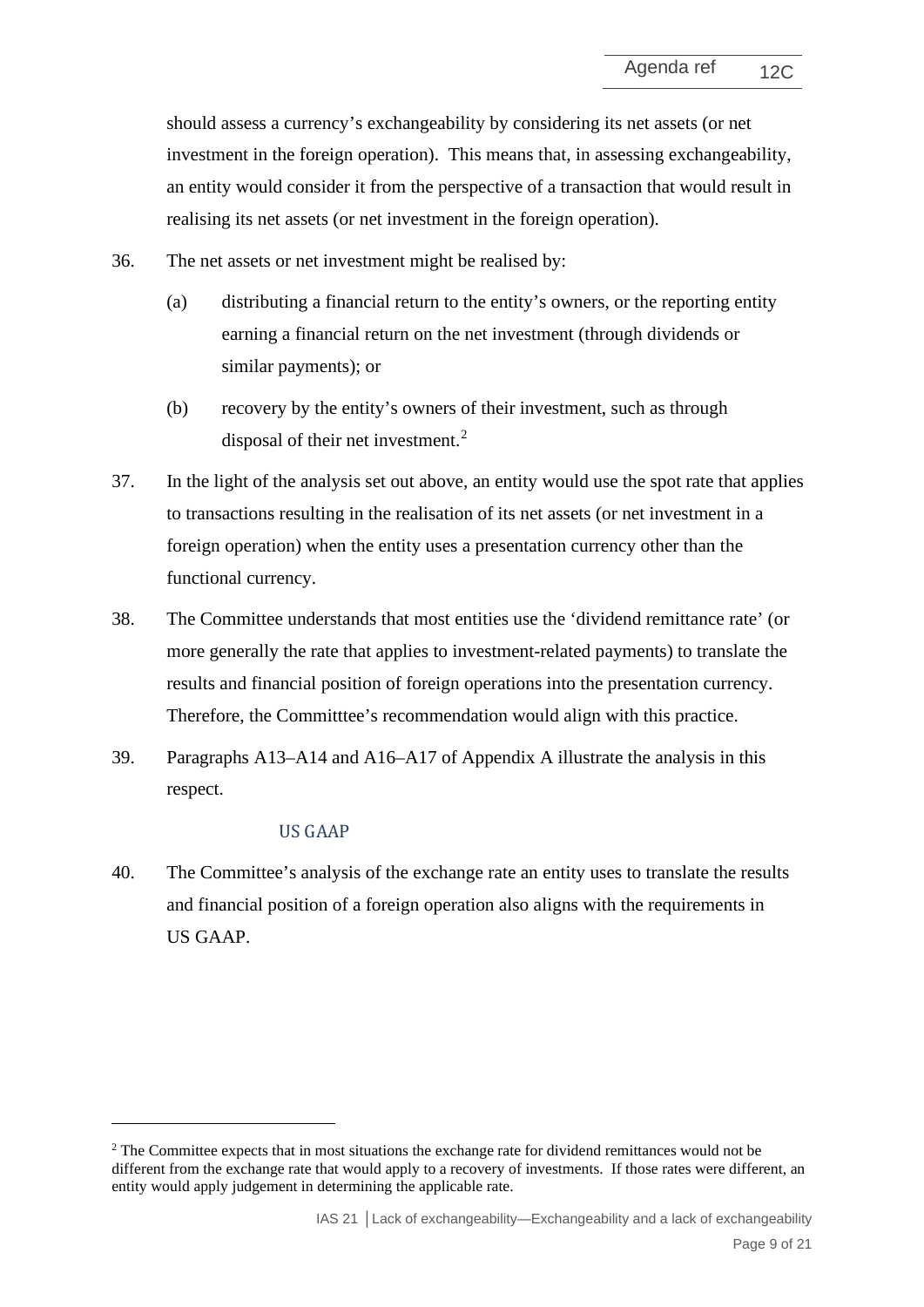41. Topic 830 *Foreign Currency Matters* includes requirements that are similar to those in IAS 21 regarding the translation of financial statements into the reporting currency. Paragraph 30-45-6 of Topic 830 states:

> In the absence of unusual circumstances, the exchange rate applicable to conversion of a currency for purposes of dividend remittances shall be used to translate foreign currency statements.

42. Paragraph 138 of FAS 52 *Foreign Currency Translation* (the Standard preceding Topic 830) explains the FASB's rationale (emphasis added):

> The Board has concluded that if multiple rates exist, the rate to be used to translate foreign statements should be, in the absence of unusual circumstances, the rate applicable to dividend remittances. *Use of that rate is more meaningful than any other rate because cash flows to the reporting enterprise from the foreign entity can be converted at only that rate, and realization of a net investment in a foreign entity will ultimately be in the form of cash flows from that entity*.

### *Matters specifically considered*

43. We summarise below the matters that the Committee considered during its discussions on Question 4.

### *Using several exchange rates for a currency*

- 44. The analysis set out above could result in entities possibly using several exchange rates when reporting foreign currency transactions. This could create implementation challenges because reporting systems might not be set up to manage several exchange rates for one currency.
- 45. Nonetheless, as explained in paragraph [31](#page-6-1) of this paper, paragraph 26 of IAS 21 already requires an entity to use different exchange rates for one currency when (a) several exchange rates exist, and (b) the entity reports foreign currency transactions in the functional currency. Accordingly, the Committee's proposed approach would not create new implementation challenges.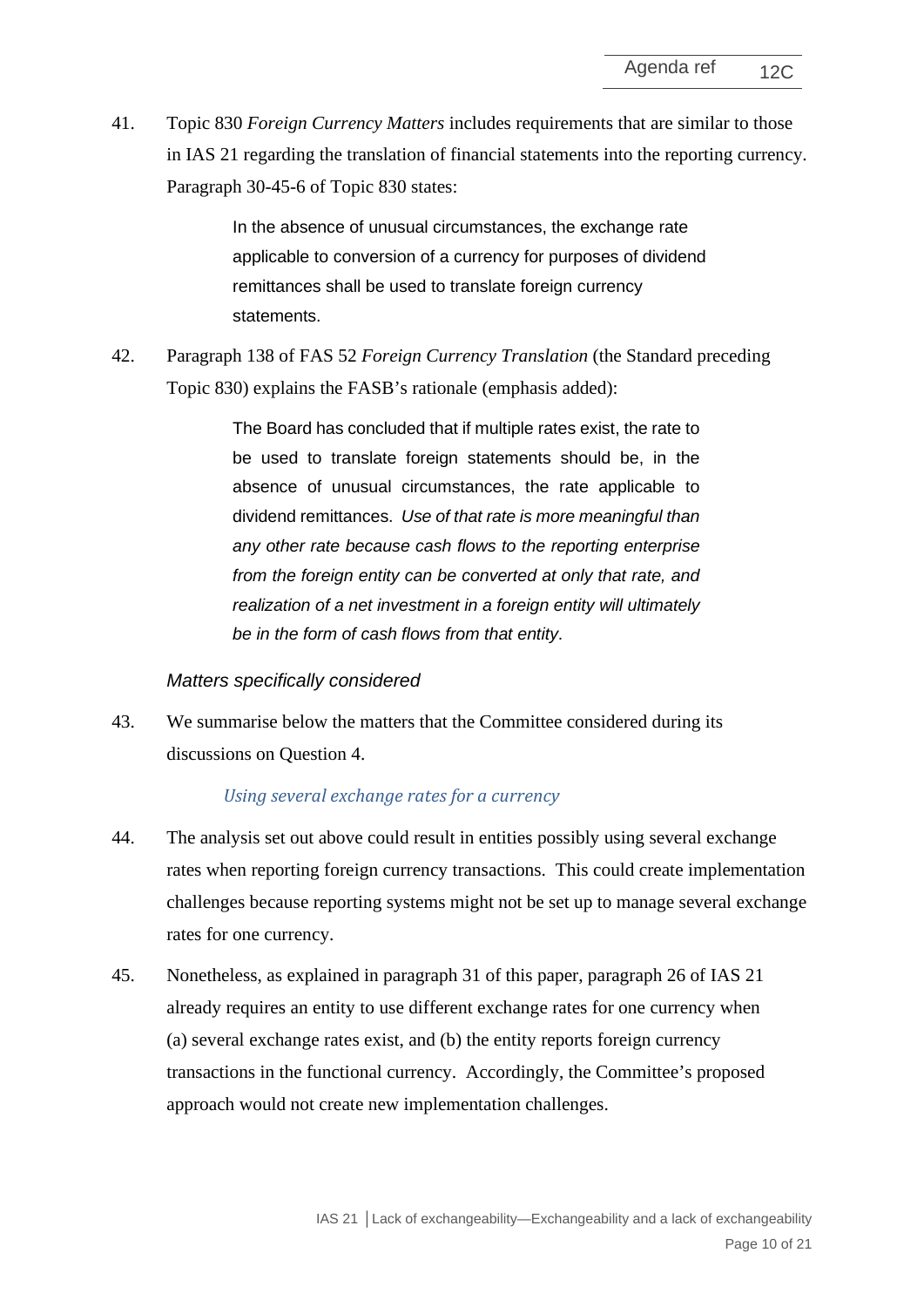# *Potential effects of the proposed approach*

- 46. Entities might sometimes undergo long delays when remitting dividends from some jurisdictions. If any amendment were to specify, for example, that the purpose of obtaining currency is to realise an entity's net assets, then there is a risk that this might result in identifying a broad scope of currencies that are not exchangeable.
- 47. Consistent with the recommendation in Question 1 (see paragraph [15](#page-3-0) of this paper), the existence of delays when remitting dividends would not necessarily result in a lack of exchangeability if that delay is reflective of a 'normal administrative delay'. If the delay exceeds a normal administrative delay, this could result in an entity concluding that a currency is not exchangeable.
- 48. The Committee also noted the interaction between this factor and its recommendations regarding the exchange rate discussed in Agenda Paper 12D. Based on the Committee's recommendations in that paper, assessing that a currency is not exchangeable would not automatically result in the use of an estimation technique—in several situations, an entity could still consider using an observable rate.

*Purpose of obtaining foreign currency when an entity uses a presentation currency other than the functional currency*

- 49. The Committee observed that:
	- (a) requiring entities to consider a transaction that would result in realising its net assets (or net investment in the foreign operation) would not necessarily reflect an entity's decisions. In the case of a foreign operation, an entity might often decide to realise its net investment through dividendremittances (or financial returns) over time, rather than through a recovery of the net investment.
	- (b) an entity might be unable to recover its entire net investment in a foreign operation in a single transaction. Accordingly, any amendment might need to consider an entity's ability to recover the net investment over time (such as through dividend-remittances over several years).
- 50. Paragraphs [33–](#page-7-1)[39](#page-8-1) of this paper explain why the Committee recommends that an entity consider a transaction that would result in realising its net assets or net investment in a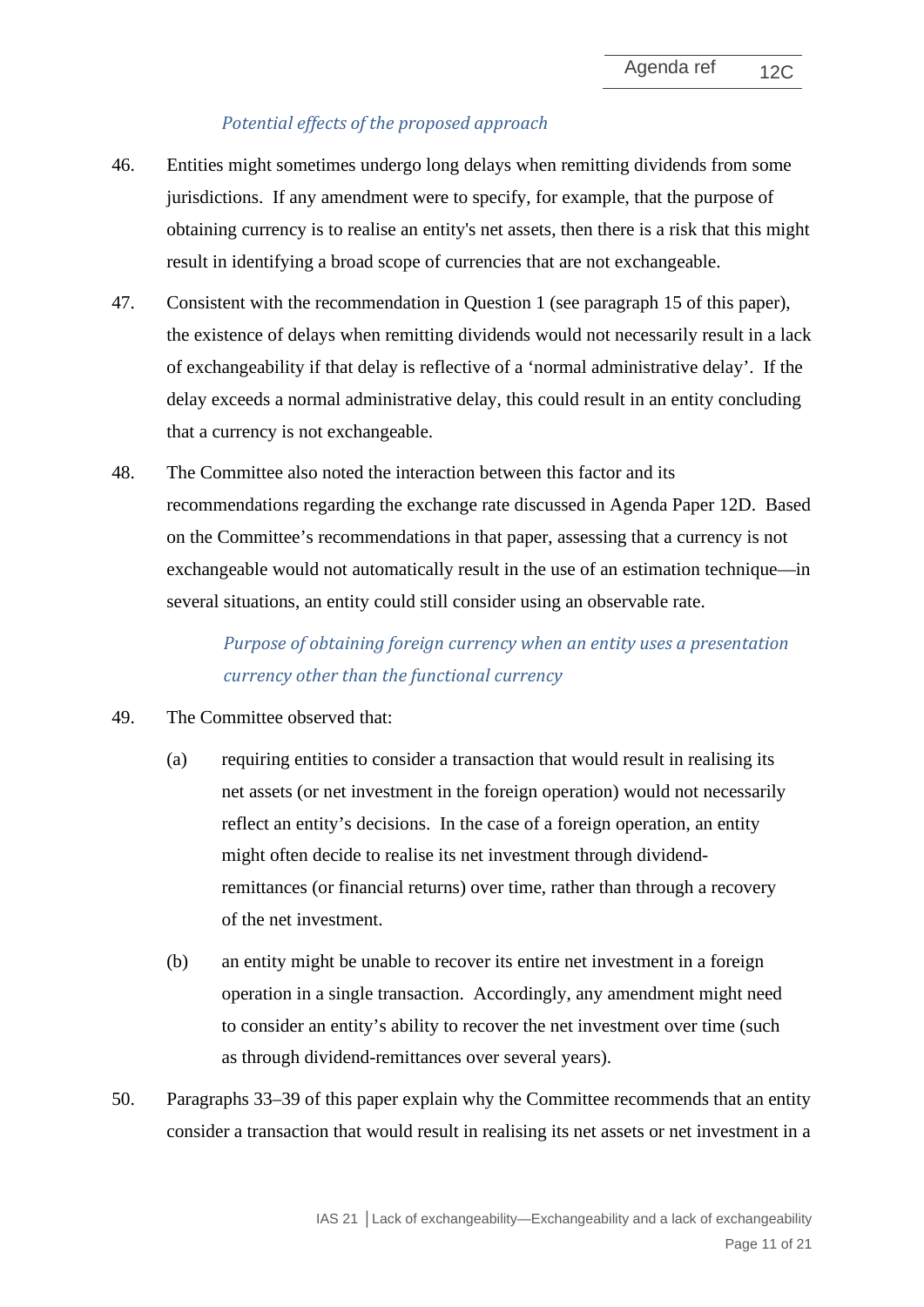foreign operation when assessing the purpose for which it obtains foreign currency. That approach is consistent with the requirements in IAS 21.

- 51. The Committee agrees that an entity might often be unable to realise its net assets or net investment in a foreign operation in a single transaction. Such circumstances arise in particular when jurisdictional authorities administer a currency's exchangeability when jurisdictional authorities have limited currency reserves, they often restrict the supply of foreign currency so that it is made available only for particular transactions (such as the importation of essential food and medicines). In those circumstances, the jurisdictional authorities are unlikely to give priority to the settlement of capital transactions.
- 52. Nonetheless, the Committee is of the view that concerns on this matter would be mitigated by the recommendation in Question 5 (see paragraphs [55](#page-12-0)[–69](#page-15-0) of this paper)—ie that an entity would consider a currency to be exchangeable if it can obtain more than an insignificant amount of foreign currency. Applying that recommendation, a currency would therefore be exchangeable if an entity could realise more than an insignificant amount of its net assets (or net investment in the foreign operation) in a single transaction.

#### *Recommendation*

- 53. The Committee recommends that in assessing exchangeability (or a lack thereof), an entity would assume the purpose of obtaining foreign currency is:
	- (a) to settle individual foreign currency transactions, or assets or liabilities related to those transactions, when it reports foreign currency transactions in the functional currency; or
	- (b) to realise the entity's net assets when it uses a presentation currency other than the functional currency (or to realise its net investment in a foreign operation when it translates the results and financial position of that foreign operation).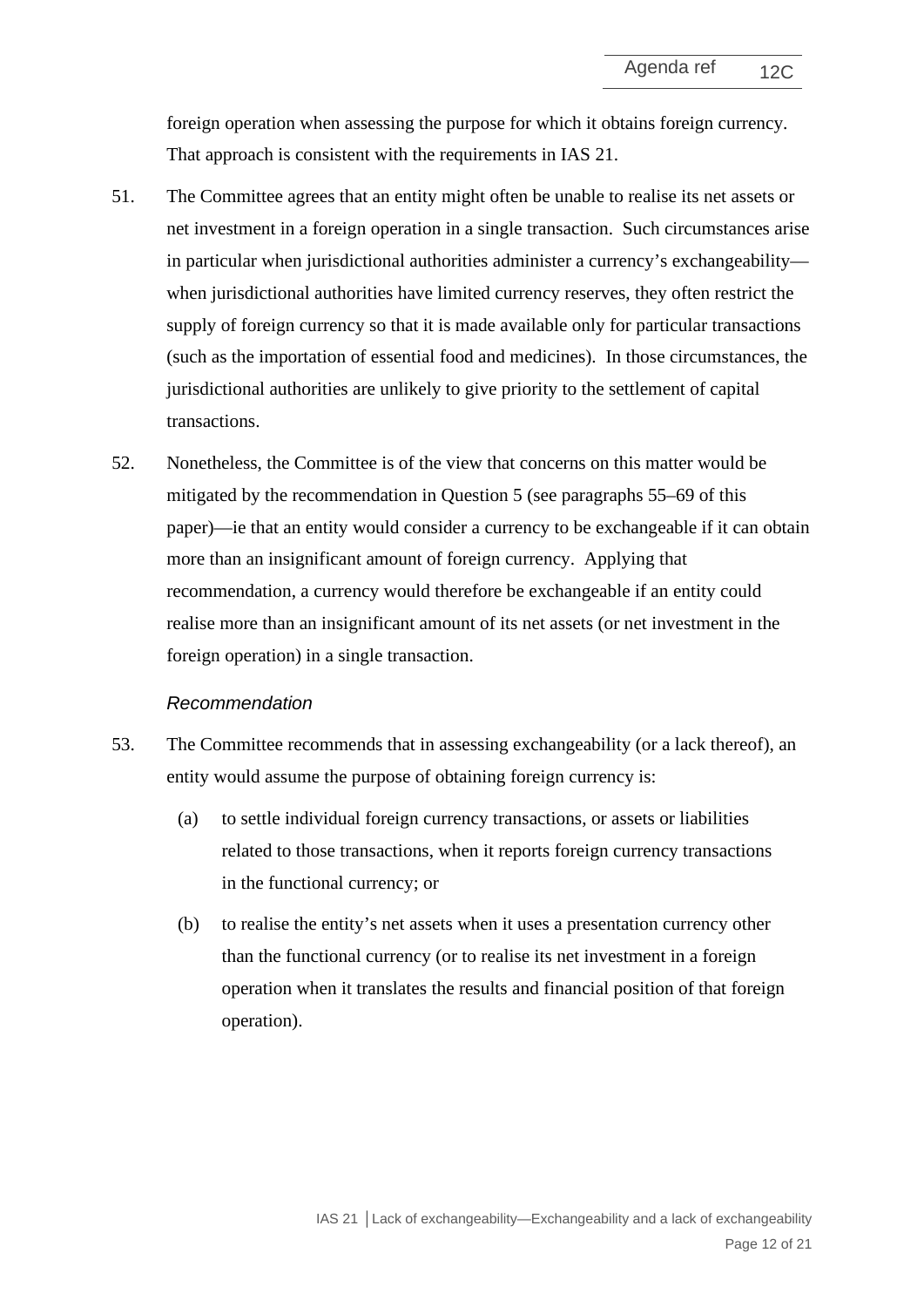# *Question 5: what if an entity is able to exchange only some amounts of foreign currency?*

# *Analysis*

- <span id="page-12-0"></span>54. An entity might be able to obtain only some amounts of foreign currency—for example, an entity with a foreign currency denominated liability of FC1,000 might be able to obtain only FC400 to settle that liability through an exchange mechanism. Is the currency exchangeable (because the entity is able to obtain some amounts of foreign currency) or not exchangeable (because the entity is unable to obtain all foreign currency required to settle that liability)?
- <span id="page-12-2"></span>55. The Committee considered four possible alternatives in this respect. A currency would be exchangeable if, for a particular purpose<sup>[3](#page-12-1)</sup>, an entity is able to obtain:
	- (a) even an insignificant amount of foreign currency (Alternative I);
	- (b) more than an insignificant amount of foreign currency (Alternative II)
	- (c) more than a significant amount of foreign currency (Alternative III); or
	- (d) the entire amount of foreign currency (Alternative IV).
- 56. The diagram below illustrates the proposed alternatives for exchangeability:



- 57. Accordingly, a currency would *not* be exchangeable if, for a particular purpose, an entity is unable to obtain:
	- (a) any amount of foreign currency (Alternative I);
	- (b) more than an insignificant amount of foreign currency (Alternative II);
	- (c) more than a significant amount of foreign currency (Alternative III); or

<span id="page-12-1"></span><sup>3</sup> Paragraphs 25–53 of this paper discuss the purpose of obtaining foreign currency.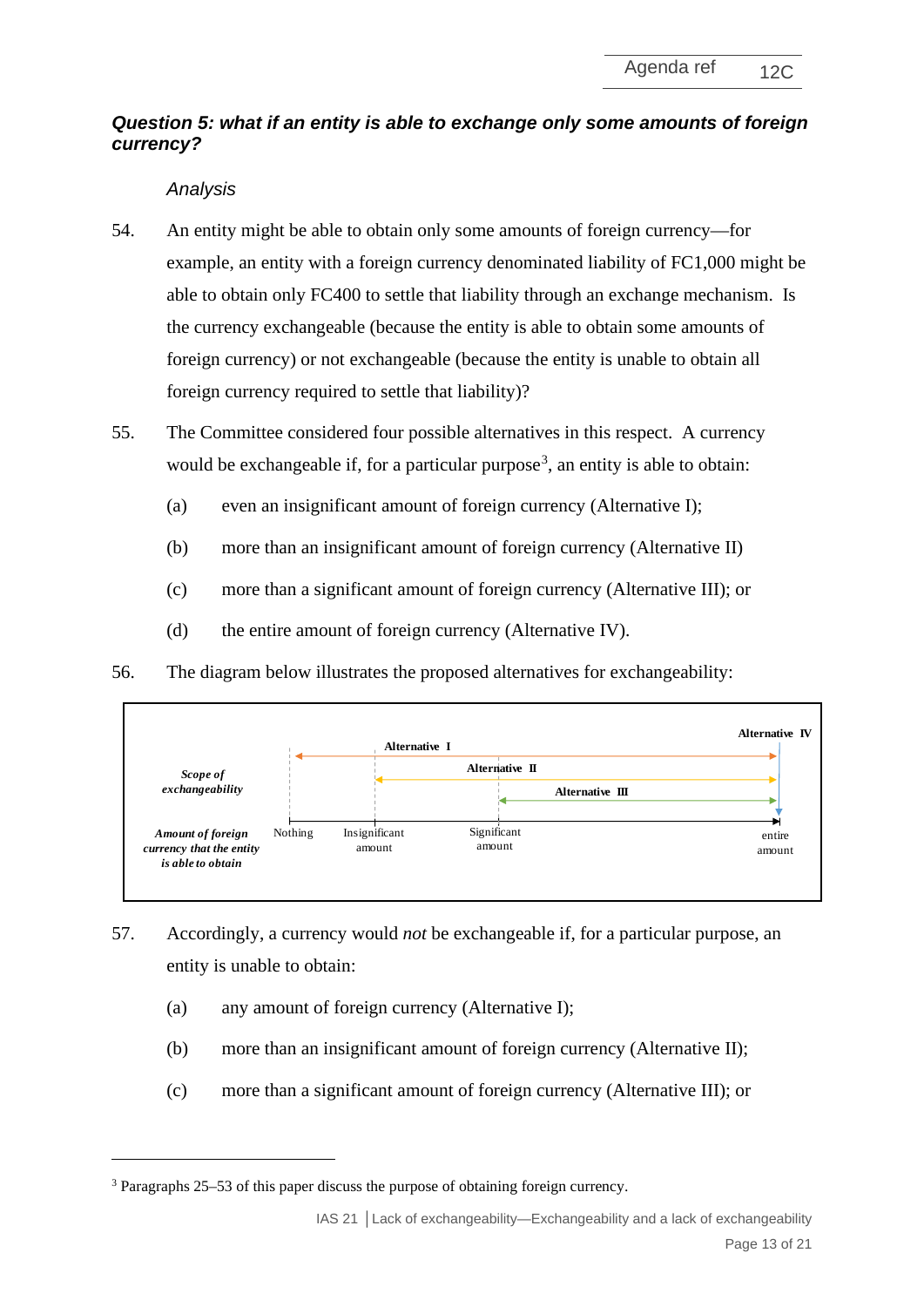(d) the entire amount of foreign currency (Alternative IV).



58. The diagram below illustrates the proposed alternatives for a lack of exchangeability:

- 59. This diagram shows that Alternative I would result in the narrowest set of circumstances in which exchangeability is lacking. This is because, applying Alternative I, exchangeability is lacking only if an entity could not obtain any amount of foreign currency (even if it might be able to obtain only an insignificant amount). In contrast, Alternative IV would result in the broadest set of circumstances in which exchangeability is lacking. This is because, applying Alternative IV, exchangeability is lacking if an entity could not obtain the entire amount of foreign currency (even if it might be able to obtain almost all of the amount).
- 60. The following paragraphs illustrate how an entity would apply these alternatives in different situations.

# *Reporting foreign currency transactions in the functional currency*

- 61. Consistent with the Committee's analysis in paragraphs [30](#page-6-2)[–32](#page-7-2) of this paper, the purpose of obtaining foreign currency in this situation would be to settle the individual foreign currency transactions, or assets or liabilities related to those foreign currency transactions.
- 62. Applying the alternatives described above in paragraph [56](#page-12-2) to this purpose, a currency would be exchangeable if the entity is able to obtain:
	- (a) even an insignificant amount of foreign currency required to settle the asset or liability related to a foreign currency transaction (Alternative I);
	- (b) more than an insignificant amount of foreign currency required to settle that asset or liability (Alternative II);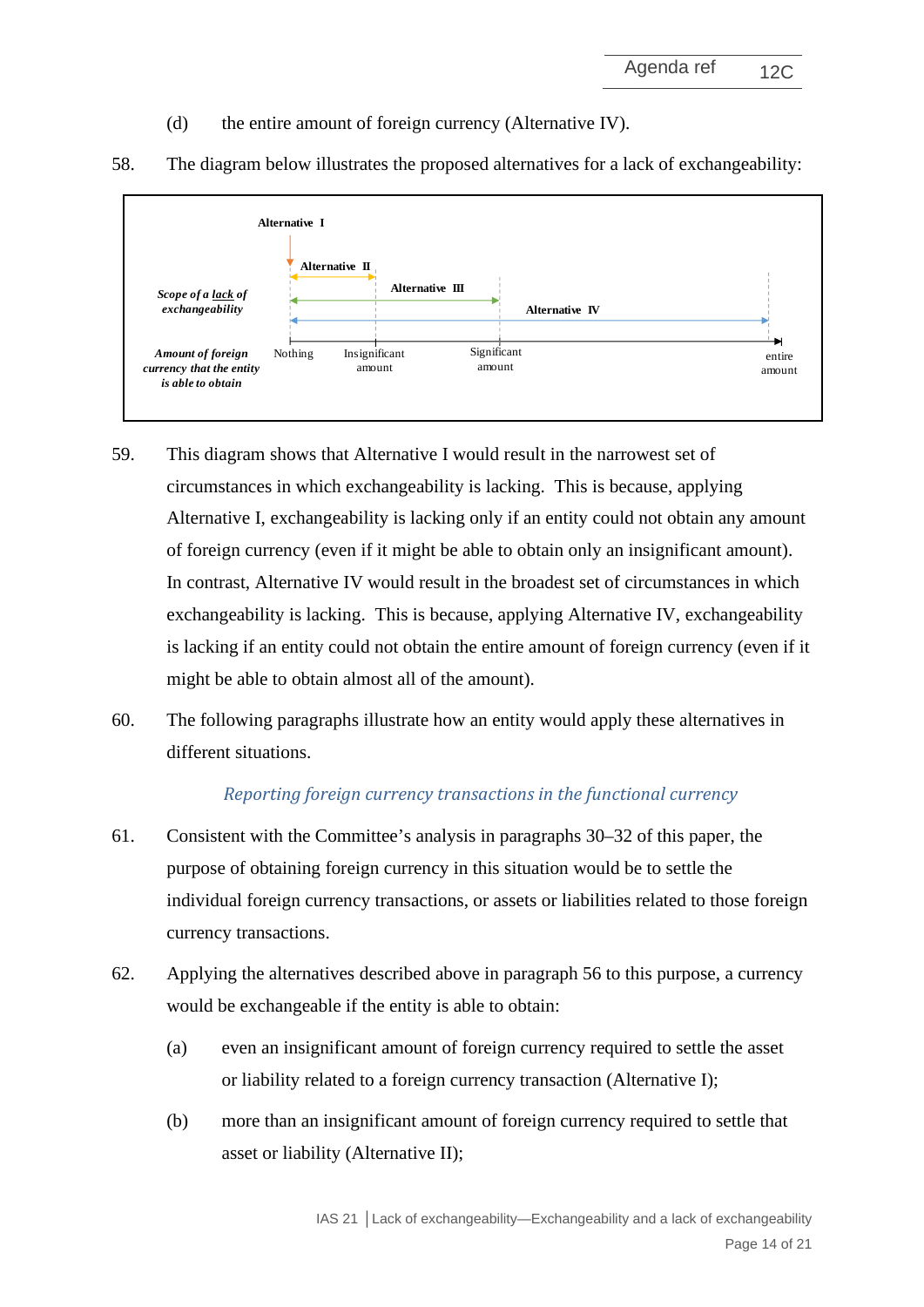- (c) more than a significant amount of foreign currency required to settle that asset or liability (Alternative III); or
- (d) the entire amount of foreign currency required to settle that asset or liability (Alternative IV).

### *Using a presentation currency other than the functional currency*

- 63. Consistent with the analysis in paragraphs [33–](#page-7-1)[40](#page-8-1) of this paper, the purpose of obtaining foreign currency in this situation would be the realisation of an entity's net assets (or net investment in a foreign operation if translating the results and financial position of that foreign operation).
- 64. For example, assume that a reporting entity has a foreign operation. Applying the alternatives described above in paragraph [56,](#page-12-2) a currency would be exchangeable if the foreign operation is able to obtain foreign currency that would enable the reporting entity to realise:
	- (a) even an insignificant amount of its net investment in the foreign operation (Alternative I);
	- (b) more than an insignificant amount of that net investment (Alternative II);
	- (c) more than a significant amount of that net investment (Alternative III); or
	- (d) all of that net investment (Alternative IV).

### *Comparison of the alternatives*

- 65. Alternative I (ie exchangeability is lacking only when an entity cannot obtain any amount of foreign currency) would be very restrictive and would apply only in the most extreme situations. At the other end of the spectrum, Alternative IV (ie exchangeability is lacking when an entity cannot obtain the entire amount of foreign currency) would lead to many situations being captured within the scope of any amendment, which could lead to unintended consequences. Accordingly, the Committee recommends not considering these options further.
- <span id="page-14-0"></span>66. In considering Alternatives II and III, the Committee recommends Alternative II (ie exchangeability is lacking when an entity is unable to obtain more than an insignificant amount of foreign currency). This is because this alternative would have a narrower scope than Alternative III, but without being overly restrictive. This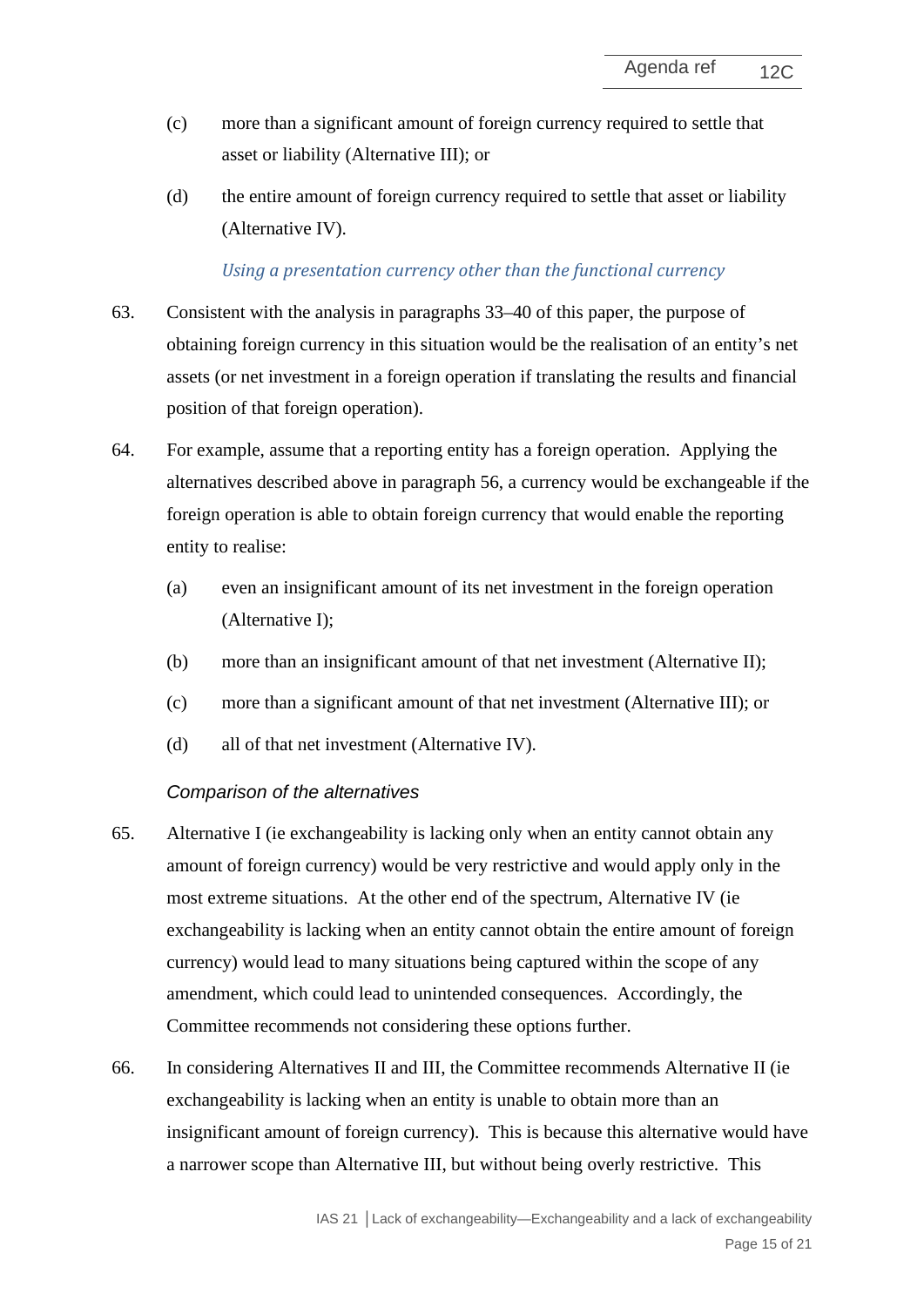alternative is consistent with the Committee's view that any amendment should apply only in a relatively narrow set of circumstances. The Committee also noted the interaction between this factor and the possible requirements for the exchange rate discussed in Agenda Paper 12D––the Committee's recommendation in that paper is to require the use of an estimated rate when exchangeability is lacking. The Committee sees benefits in narrowing the circumstances in which an entity would apply an estimated rate.

67. The Committee acknowledges that there is limited conceptual basis for selecting either Alternative II or Alternative III. Neither IAS 21, nor the 2018 *Conceptual Framework for Financial Reporting[4](#page-15-1)* , provide principles or requirements that could help determine which alternative is more appropriate from a conceptual perspective. Nonetheless, for the reasons outlined in paragraph [66](#page-14-0) of this paper, the Committee recommends Alternative II—that alternative strikes a balance between the scope of any amendment and providing a faithful representation of the information reported.

#### *Committee's recommendation*

<span id="page-15-0"></span>68. The Committee recommends that in assessing exchangeability (or a lack thereof) in situations in which an entity is able to obtain only some amounts of foreign currency, exchangeability is lacking when, for a particular purpose, an entity is unable to obtain more than an insignificant amount of foreign currency.

#### *Other consideration*

- 69. The Committee did not discuss how an entity would assess whether it could obtain more than an insignificant amount of foreign currency required to settle an asset or liability in some specific circumstances.
- 70. For example, assume an entity has three trade payables denominated in a currency that is not its functional currency. The entity would be able to obtain foreign currency for an amount lower than the sum of the balances of those three payables. In this case, there may be a question about the level at which the entity assesses whether it could

<span id="page-15-1"></span><sup>4</sup> Paragraph BC0.17 of the 2018 *Conceptual Framework for Financial Reporting* states: 'in developing the 2018 Conceptual Framework, the Board did not address the equity method of accounting, the translation of amounts denominated in foreign currency or the restatement of the measuring unit in hyperinflation. The Board concluded that these issues would best be dealt with if it were to carry out projects to consider revising Standards on these topics'.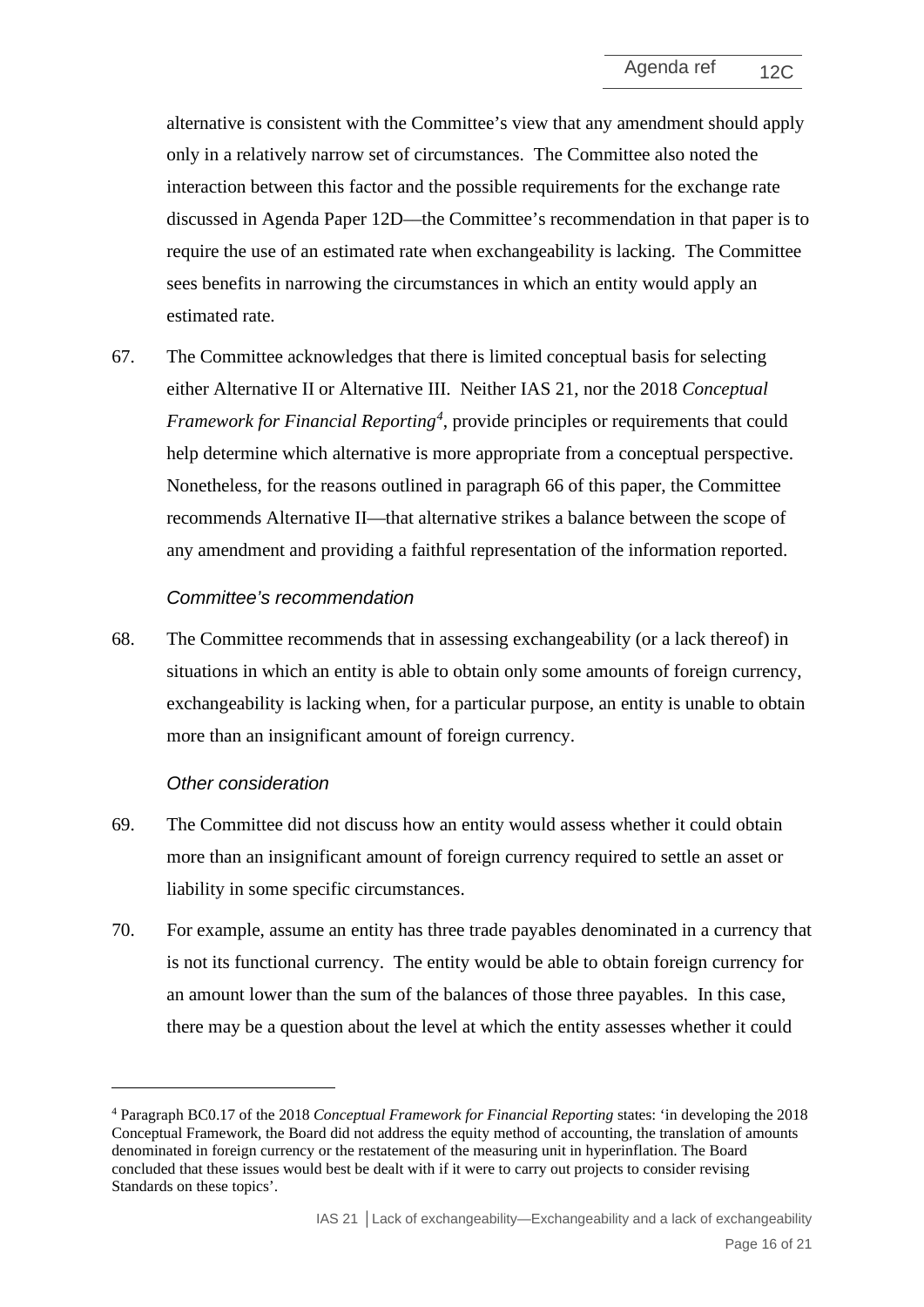obtain more than an insignificant amount of foreign currency for the purpose of reporting the payables' balances in its functional currency:

- (a) if the entity were to consider each payable separately, it might, for example, conclude that:
	- (i) it could obtain more than insignificant amount to settle one payable (in which case there would be exchangeability for the purpose of settling this payable), and
	- (ii) it could obtain an insignificant amount for the remaining payables (in which case there would no exchangeability for the purpose of settling those payables).
- (b) if the entity were to consider the payables on an aggregated basis, it might conclude that the total amount of foreign currency it could obtain is insignificant in comparison to the aggregated amount of the payables' balances. In this case, the entity would conclude that there is no exchangeability for the purpose of settling the three payables.
- <span id="page-16-1"></span>71. We have not yet analysed this matter but will consider it for a future Board meeting.

## **Committee recommendations**

- 72. Based on its analysis, the Committee recommends specifying that a currency is exchangeable if an entity would be able to exchange that currency for another currency at a specified date. Accordingly, exchangeability of a currency is lacking when an entity would be unable to exchange that currency for another currency at a specified date.
- <span id="page-16-0"></span>73. Furthermore, the Committee recommends specifying that when an entity assesses exchangeability (or a lack of exchangeability), it would:
	- (a) consider whether it could obtain the foreign currency within a timeframe that includes a normal administrative delay.
	- (b) consider its ability to obtain foreign currency, and not its intention (or decision) to do so.
	- (c) consider only markets or exchange mechanisms that create enforceable rights and obligations.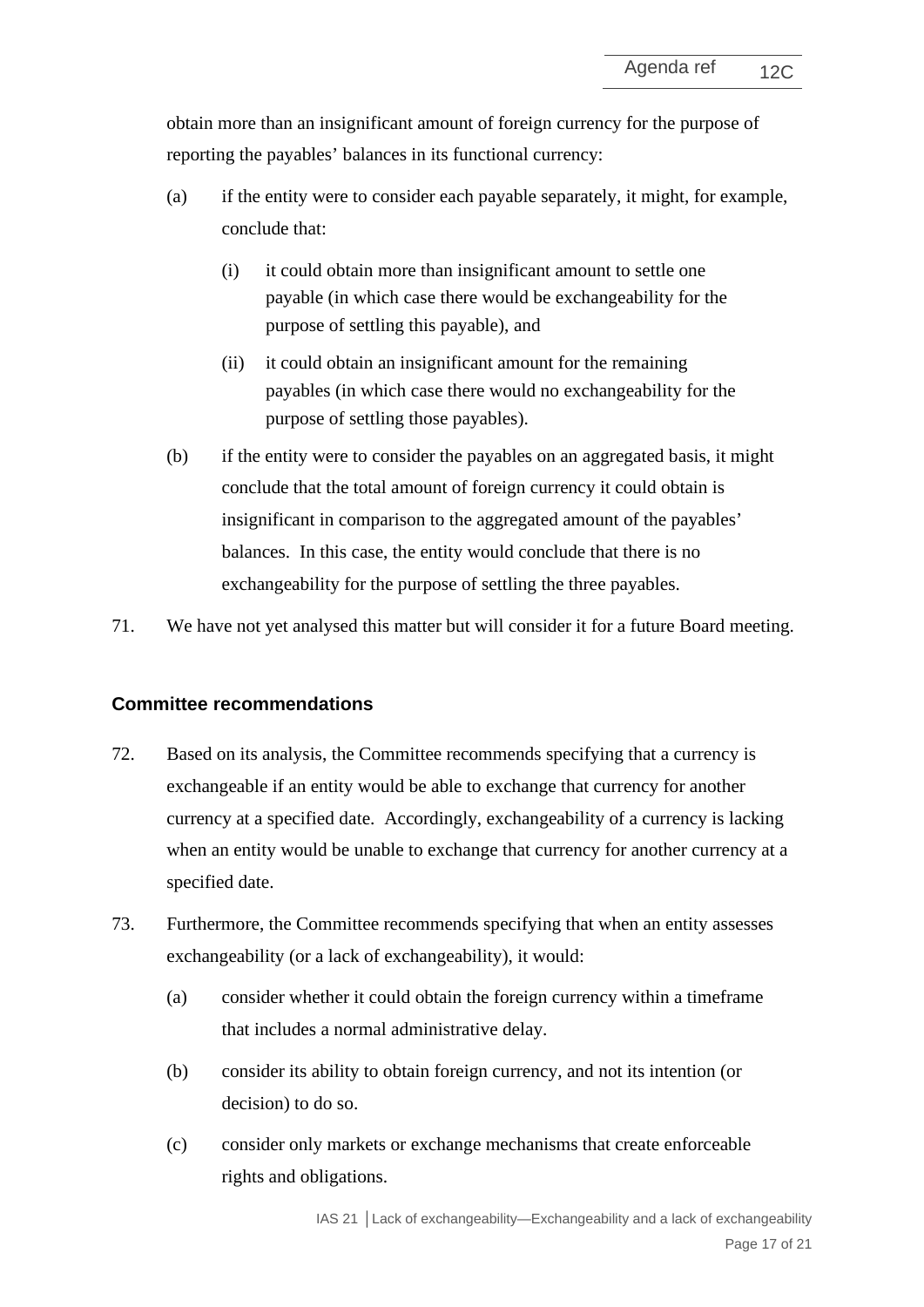- (d) assume the purpose of obtaining foreign currency is:
	- (i) to settle individual foreign currency transactions, or assets or liabilities related to those transactions, when it reports foreign currency transactions in the functional currency; or
	- (ii) to realise the entity's net assets when it uses a presentation currency other than the functional currency (or to realise its net investment in a foreign operation when it translates the results and financial position of that foreign operation).
- (e) in circumstances in which it is able to obtain only some amounts of foreign currency, conclude that exchangeability is lacking when, for a particular purpose, it is unable to obtain more than an insignificant amount of foreign currency.

#### **Question for the Board**

Does the Board have any comment or question on the Committee's analysis and recommendations on how to define a currency's exchangeability or lack of exchangeability?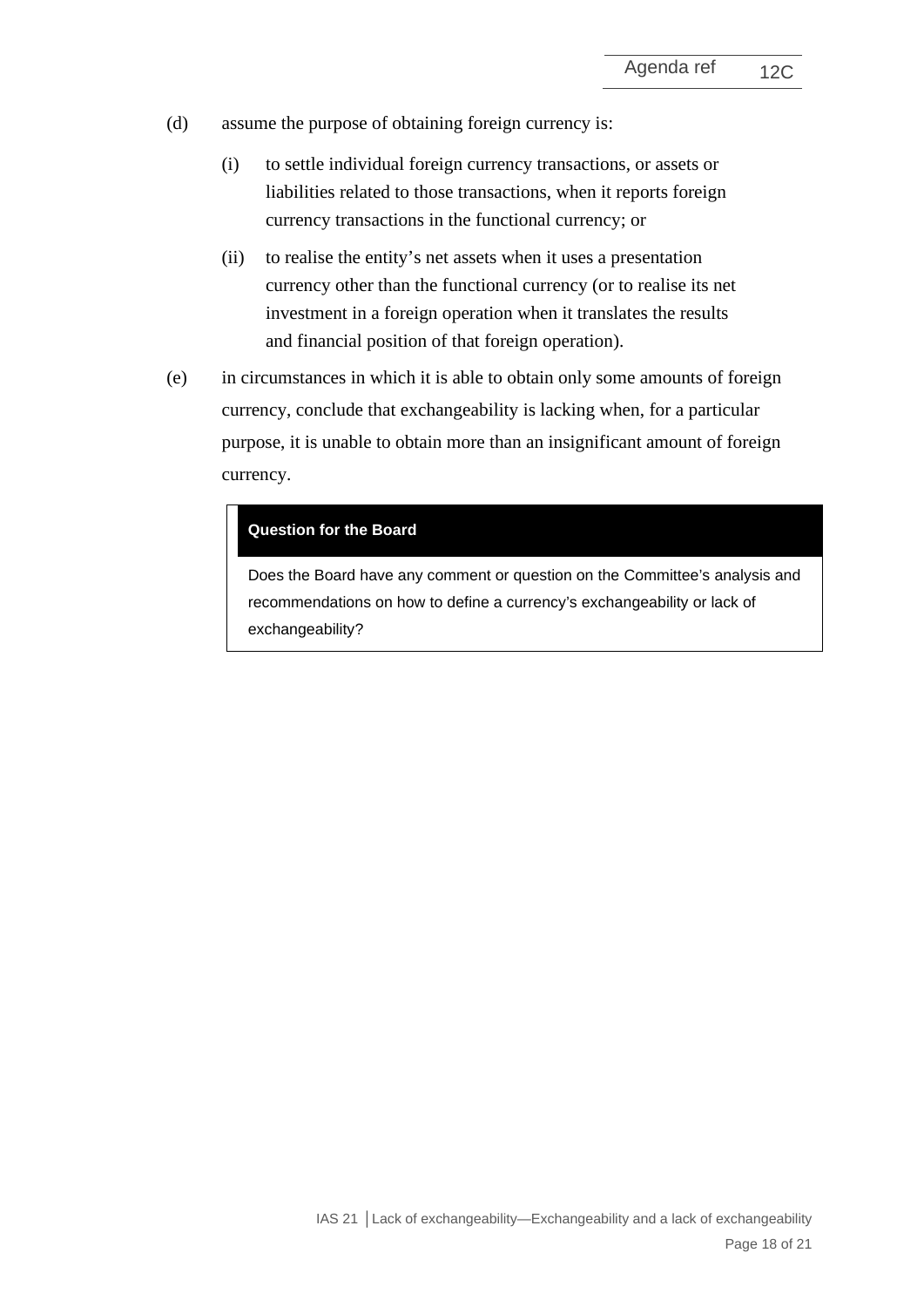## **Appendix A—Illustrative Examples**

- A1. This appendix sets out examples that illustrate how an entity would assess exchangeability considering the factors discussed in paragraphs [9](#page-2-1)[–71](#page-16-1) of this paper.
- A2. The examples have been prepared on the basis that:
	- (a) Entity X, a reporting entity, has a functional and presentation currency of GBP. Entity X prepares consolidated financial statements.
	- (b) Entity X has a subsidiary, Entity Y (which is a foreign operation). Entity Y's functional currency is LC, the local currency of the jurisdiction in which Entity Y operates. The jurisdictional authorities administer the exchangeability of LC.

# *Timeframe within which an entity is able to settle a foreign currency transaction*

- <span id="page-18-0"></span>A3. This example assumes that the jurisdictional authorities deliver foreign currency (including GBP) to entities only after the completion of an administrative process. An entity wishing to obtain foreign currency is required to submit a form and explain how it intends to use the currency. In usual circumstances, an entity obtains foreign currency at the official exchange rate after 21 days––ie the time the jurisdictional authorities need to perform checks and deliver the foreign currency.
- <span id="page-18-1"></span>A4. Accordingly, Entity Y considers 21 days to be a normal administrative delay applying to an exchange transaction through the official exchange mechanism. Entity Y would consider LC to be exchangeable if it can obtain GBP within 21 days of submitting the form.

## *Intention to exchange a currency*

- <span id="page-18-2"></span>A5. This example assumes that the jurisdictional authorities specify one official exchange rate of GBP1: LC10. There is no restriction on access to GBP at this rate.
- A6. International institutions report that the official exchange rate has been set in a manner that does not faithfully reflect the economic conditions prevailing in the jurisdiction. Economists say a rate of GBP1: LC5 would faithfully reflect those economic conditions.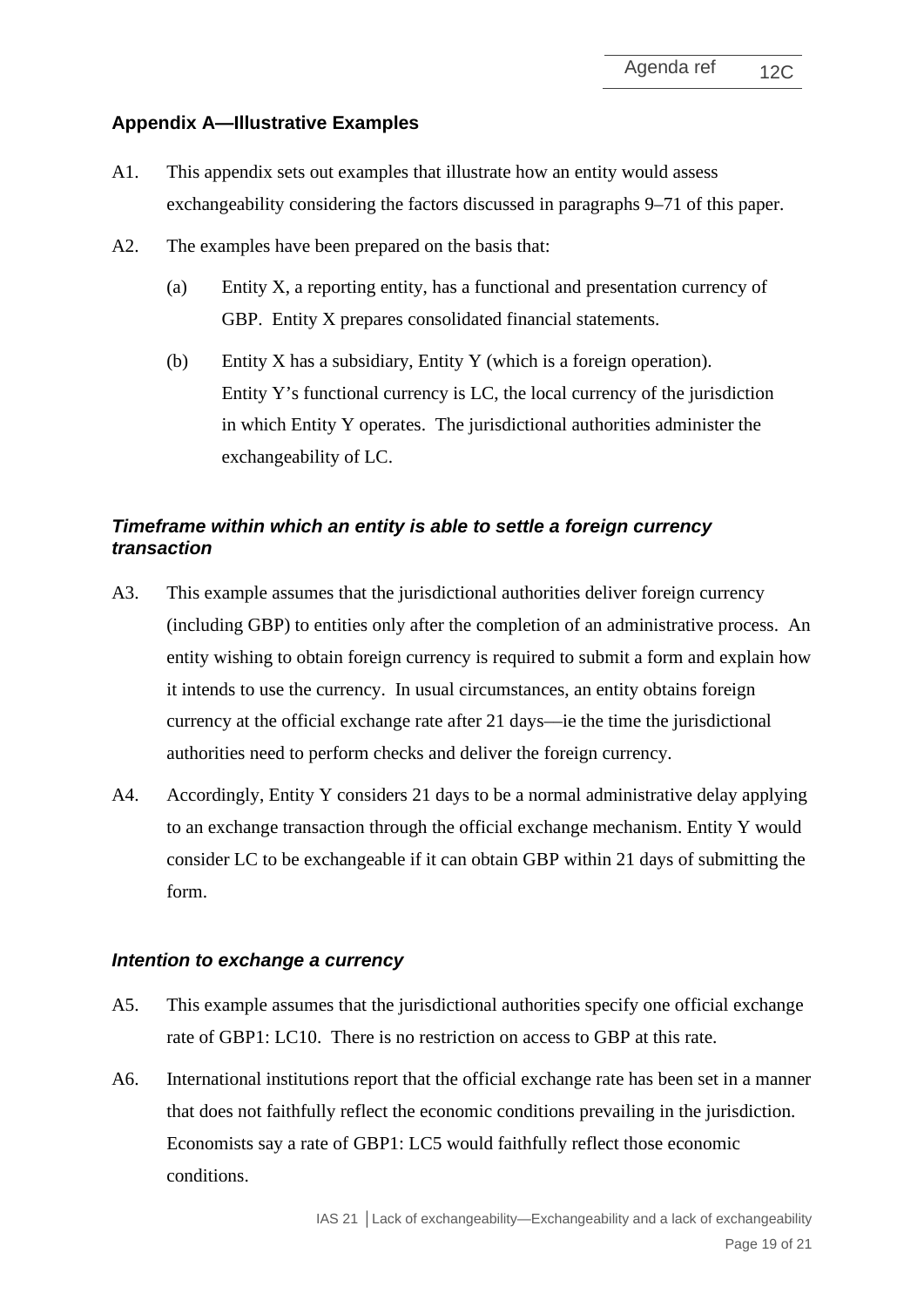- A7. Entity X has approved a dividend distribution by Entity Y but does not allow Entity Y to proceed with paying dividends until the official exchange rate decreases. Accordingly, Entity Y does not intend to enter into an exchange transaction through the official exchange mechanism (there are no other exchange mechanisms).
- <span id="page-19-0"></span>A8. In such circumstances, Entity Y is able to obtain foreign currency for dividend remittances. However, Entity Y's management decides not to obtain any foreign currency at this time for economic reasons. Considering the Committee's analysis in paragraphs [16–](#page-4-0)[21,](#page-4-1) Entity Y would observe that it is not prevented by law, regulation or specific controls from obtaining foreign currency for dividend remittances. Entity Y would therefore conclude that LC is exchangeable for that particular purpose.

#### *Means of accessing foreign currency*

- <span id="page-19-1"></span>A9. This example assumes that the jurisdictional authorities are unable to meet local demand for foreign currency and temporarily stop allocating foreign currency through the exchange mechanism they administer.
- A10. The jurisdictional authorities previously had exclusive responsibility for allocating foreign currency within the jurisdiction. In the absence of an official exchange mechanism, individual resellers settle exchange transactions at an exchange rate not set by the jurisdictional authorities. Transactions with those resellers do not create enforceable rights and obligations. There are no other exchange mechanisms or markets which would create enforceable rights and obligations.
- A11. As explained in paragraphs [22–](#page-5-0)[25,](#page-5-1) Entity Y considers only exchange mechanisms or markets that create enforceable rights and obligations in assessing whether LC is exchangeable.
- <span id="page-19-2"></span>A12. Because the transactions with individual resellers do not create enforceable rights and obligations, Entity Y would not consider this exchange market when it assesses whether LC is exchangeable. Because there are no other exchange mechanisms or markets, Entity Y would conclude that exchangeability of LC is lacking.